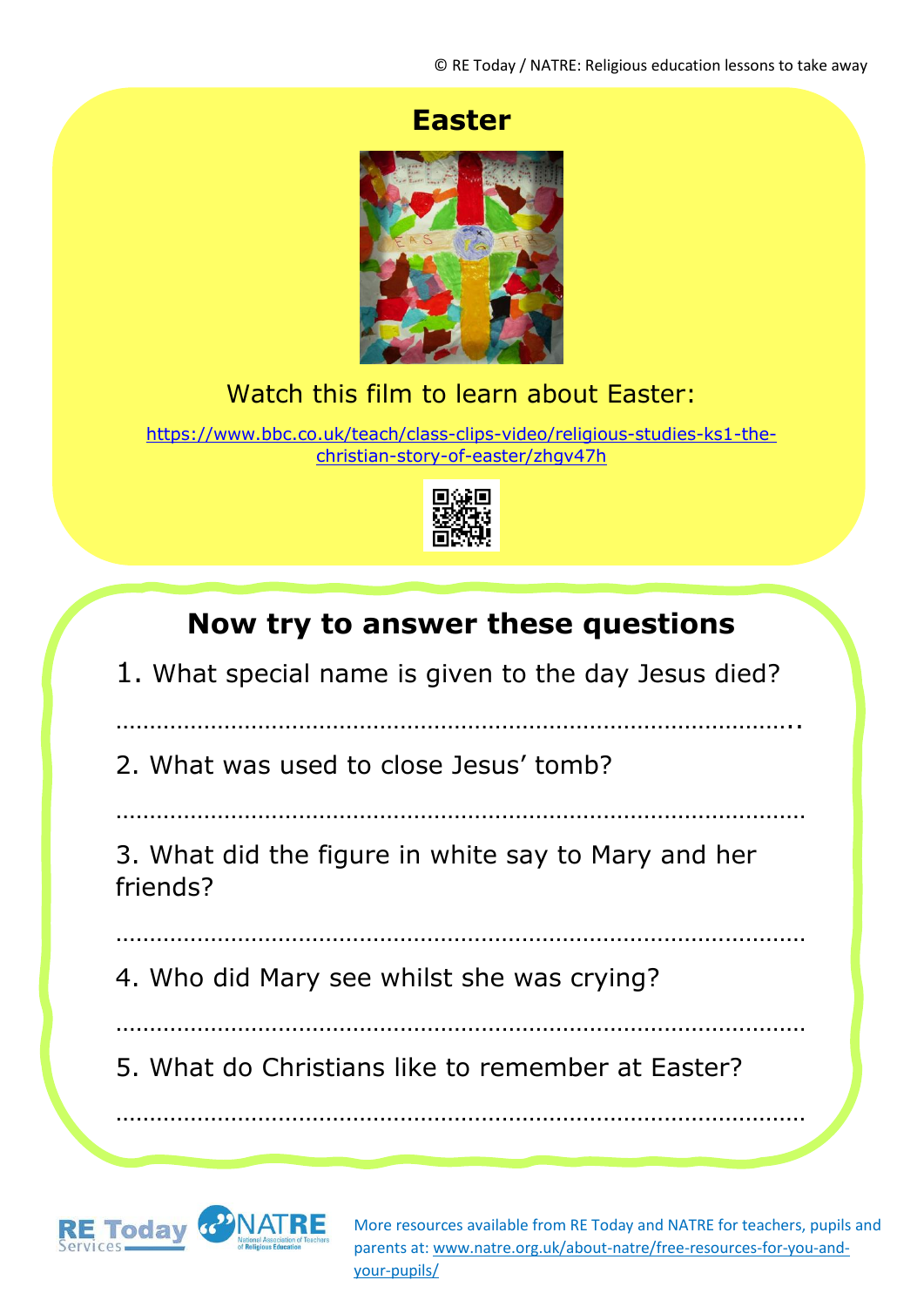# **Easter feelings**

There are lots of important feelings in the story of Easter. Think about the people in the story.

In each box, draw a person from the story who had the feeling or write their name.

| happy  | sad                 |
|--------|---------------------|
| amazed | afraid              |
| angry  | puzzled or confused |



More resources available from RE Today and NATRE for teachers, pupils and parents at: [www.natre.org.uk/about-natre/free-resources-for-you-and](http://www.natre.org.uk/about-natre/free-resources-for-you-and-your-pupils/)[your-pupils/](http://www.natre.org.uk/about-natre/free-resources-for-you-and-your-pupils/)